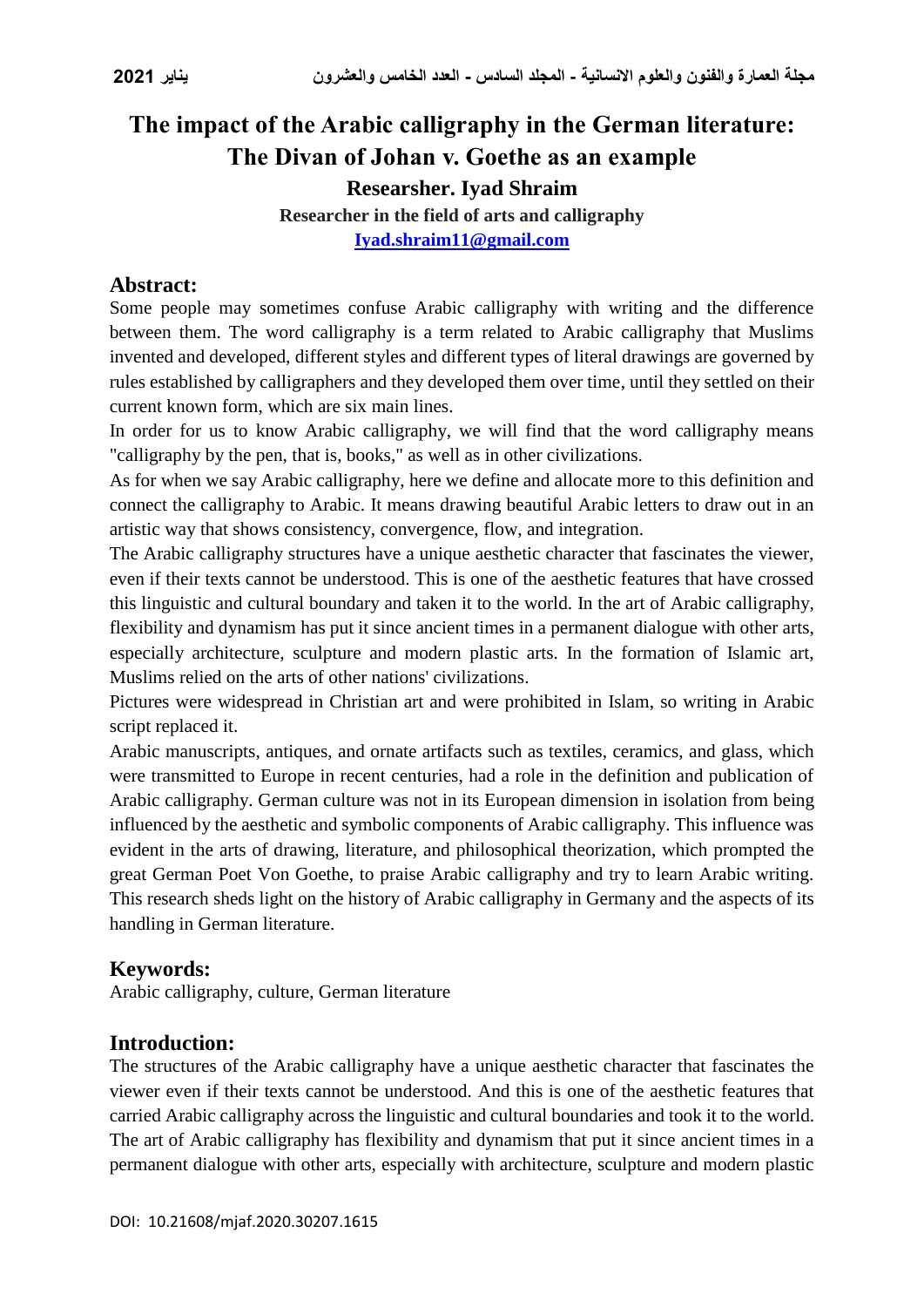arts. Arabic manuscripts, ornate artifacts such as textiles, ceramics and glass, which were transported to Europe in recent centuries, have had a role in introducing and disseminating Arabic calligraphy. German culture in its European dimension was not in isolation from the aesthetic and symbolic components of Arabic calligraphy. This influence was evident in the arts of drawing, literature and philosphical theorization, which prompte the great German poet Johann v. Goethe to study the Arabic script and to excercise Arabic writing. This article sheds light on the aspects of the Arabic script in Goethe's *West-Eastern Divan*.

The publisher Johann Friedrich Cotta presented to his friend Goethe a two-volume edition of the Divan composed by the Persian poet Hafez (aprox. 1315 - 1390) in its first translation into German by the Viennese orientalist Joseph von Hammer-Purgstall.<sup>1</sup> The reading of the Divan of Hafez inspired Goethe to deal with the Orient, its spiritual and religious foundations, but also its aesthetic forms. A few years later in August 1819 Goethe's *West-Eastern Divan* – a collection of 200 poems – was published. On the occasion of the  $200<sup>th</sup>$  anniversary of the West-Eastern Divan (2019) an exhibition took place in the Goethe-House in Frankfurt, which uses examples of poetry to show how Goethe dealt with the heritage of the Orient and how he transformed it for his poetic purposes. Materials from the estate testify to the love for Marianne von Willemer (1784 – 1860). In this exhibition Arabic characters are projected onto five screens. These are intended to illustrate Goethe's fascination with the Arabic script in which he practiced himself.

The study shows the processing of Arabic calligraphy in the Divan on several levels: receptive and creative levels. The layout of the cover and the title of the Divan in its first edition are extraordinarily designed and expose Goethe's cultural vision of the Divan. The cover juxtaposes the German title *West-Östlicher Divan* on the right and the chalcography ( للمؤلف الشرقي الديوان الغربي (in Arabic by Carl Wilhelm Lieber on the left side. The Arabic title means literally: *The Eastern Divan of the Western Author*. This Arabic script on the left side can be interpreted as an expression of Goethe's vision about a literary exchange between Orient and Occident. The Divan is an Arabic word and means a collection of poems. Goethe calls it the "Eastern" Divan, referring to the fact that his Divan contains oriental motifs and topics. The "Western" author refers to Goethe himself, a poet who meets the oriental culture with openness and selfconfidence.

It is surprising that the Egyptian philosopher and professor Abd-al-Rahman Badawi had adopted the Arabic title oft he first edition of the Divan when he translated it to Arabic as *The Eastern Divan of the Western Author* and did not translate the German title *The West-Eastern Divan* that one would normally expect.

The preliminary stages of *West-Eastern Divan* consisted not only of reading Arabic and Persian poetry but also of scientific studies on oriental literature in general. These are paper sources of oriental texts, Arabic, Persian and Ottoman writings, which Goethe used during his work on the Divan.<sup>2</sup> Goethe's intellectual sensitivity gave him an idea of the fundamental role of writing in Muslim, Arabic and Persian culture. So he tried to learn the Arabic writing and calligraphy in order to reveal the special relationship between writing and language by handwriting many examples in the Divan. In a letter to Christian Gottlob Voigt (1815) Goethe wrote: One must at least see the same manuscripts, even if one cannot read them, in order to get an idea of the oriental poetry and literature. The infinite appreciation for their poets, worldly wise men and scholars, as well as the greatest patience and care are expressed in these manuscripts.<sup>3</sup>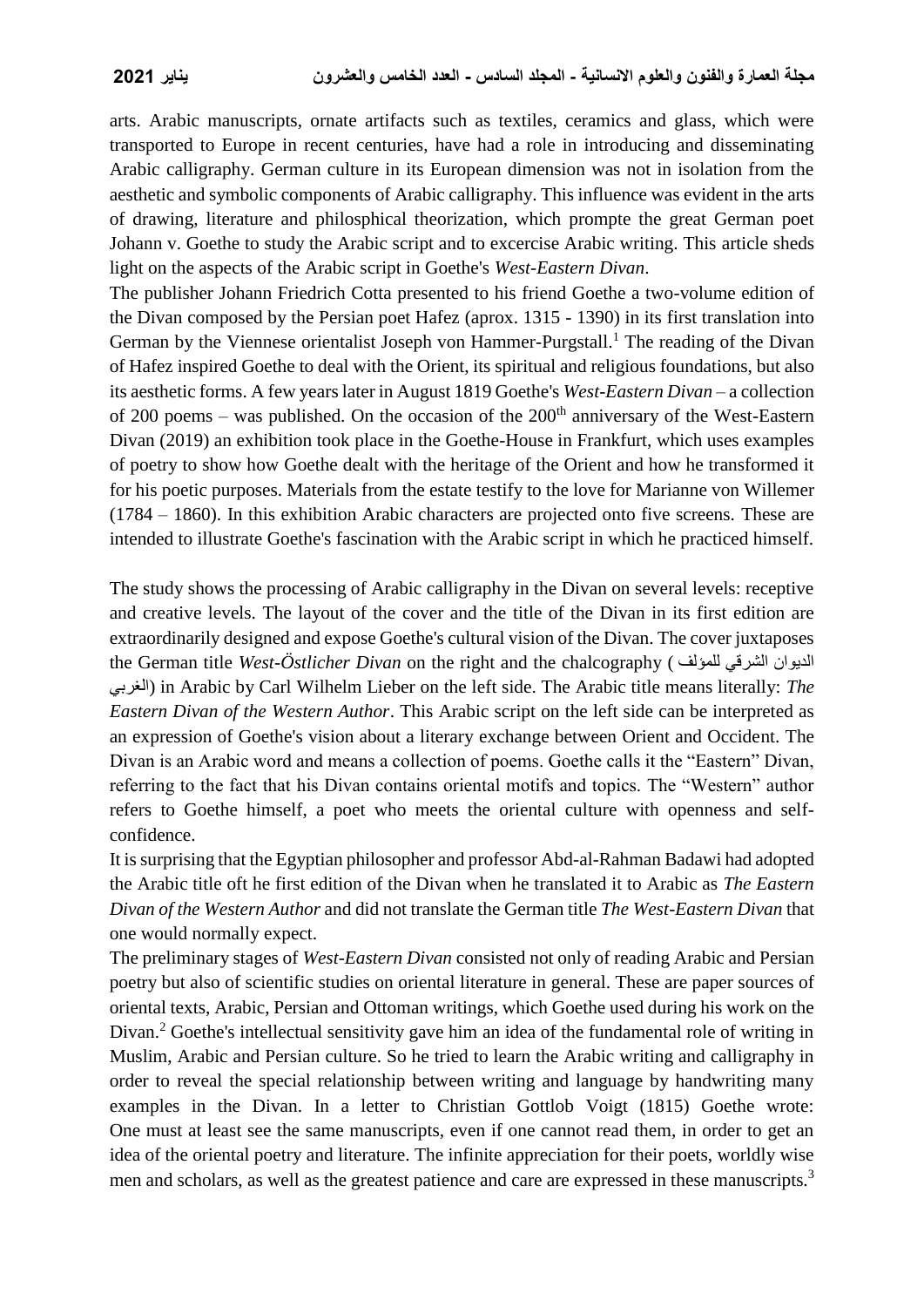Before Goethe started composing the Divan, he practiced Arabic writing and tried to learn the Arabic language. Calligraphy provided Goethe with an approach to understand oriental culture. Goethe himself had sources in the original language and copied Arabic names and vocabulary. It seemed he enjoyed this experience which was proven by the letter he wrote to his friend Johann Heinrich Schlosser (1780-1851). Goethe wrote in 1815:

Little is missing that I am still learning Arabic, at least I want to practice my writing skills so much that I can reproduce the amulets, talismans, abraxas and seals in the original. Perhaps in no language is mind, word, and writing so originally composed.<sup>4</sup>

Anyway, the 65-year-old Goethe did not really on learning the language, it remained with writing and rudimentary grammar exercises.

The script and some styles of Arabic calligraphy are part of the literary aesthetic in the Divan. They form rhetorical figures and motifs to express literary content. A good example is shown in the following poem, in which the calligraphy styles Naskhi and Talik occur. It is believed that Goethe took the term Talik from the Persian manuscripts and sources.

| Schreibt er in Neski,         | When he writes in Neski, |
|-------------------------------|--------------------------|
| So sagt ers treulich,         | He says it faithfully,   |
| Schreibt er in Talik,         | When he writes in Talik, |
| 's ist gar erfreulich,        | It is quite enjoyable,   |
| Eins wie das andre,           | one like the other,      |
| Genug! er liebt. <sup>5</sup> | Enough! he loves.        |

The poet attributes to calligraphy the ability to express feelings of fidelity and joy. The intensity of a lover's feelings varies depending on whether he writes in the style of *Naskhi* or in the style of *Talik*.

Above this poem written in German, Goethe wrote the following couplet in Arabic Naskhi style: (مقبول السلطان مسعود / مبغوض الخاقان مردود). This means: ,,Those who are in the Sultan 's favor are happy. Those who are ignored by the Khagan (emperor) are rejected. "

The poem "*The Four Favours"* (*Vier Gnaden*) is also one of those examples in which Arabic script appears in the Divan. In this poem Goethe describes the Arabs, their lifestyle and the landscape in which they live. In the original manuscript Goethe wrote by hand the *basmala* (in the name of God, the Most Gracious, the Most Merciful) in Arabic imitating the suras of the Quran which begin with the *basmala*. In addition to the Arabic lines in the Divan, Goethe wrote also the first four verses of the 114th surah of the Quran. Goethe himself carried out the ornamentation for this script.<sup>6</sup>

The Arabic script in the Divan has also an aesthetic function. It can be assumed that an average German reader cannot read and understand the Arabic words in the Divan. These words would rather appear exotic, beautiful and strange to him. Besides the foreign words, there are also foreign topics, motifs and names of persons from Arabic and Persian culture. These should expand the reader's intercultural experience in interpreting the Divan.

The aesthetic function of Arabic calligraphy is not only limited to the examples of Arabic script in the Divan. Goethe also transferred aesthetic elements of Arabic calligraphy and used them to decorate the German text. The decoration of the following poem shows this clearly.

God is the East!

God is the West!